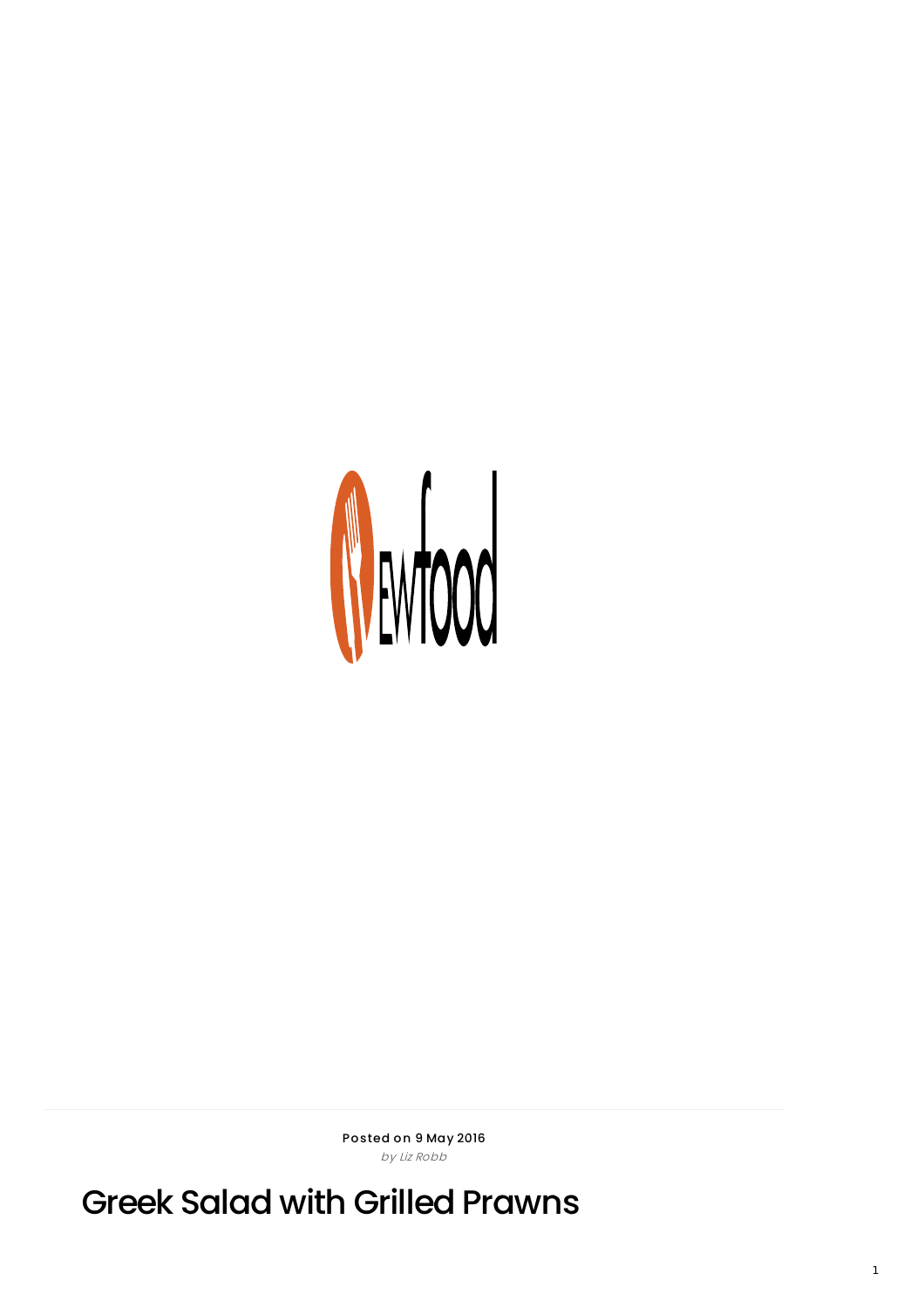

## **Ingredients**

20 or 28 large prawns 2 cloves of garlic Fresh or dried oregano 1-2 lemons 4 tablespoons of extra virgin olive oil Balsamic vinegar Salt and freshly milled black pepper A large yellow pepper Half a red onion 2 large ripe vine tomatoes Half a small cucumber A Little Gem lettuce [or any crisp lettuce] A dozen black olives 150g feta cheese

## Preparation

- 1 1. Remove the shells from fresh prawns and ensure that they have been deveined. [Or, alternatively, keep a bag of prepared frozen prawns in the freezer for a last minute meal.] 2. To make the marinade, peel and crush the garlic and place in a small bowl. Chop fresh oregano very finely and add a heaped teaspoon to the garlic, or, if you don't have fresh oregano, add a level teaspoon of dried. Grate a little fine lemon zest into the bowl then add 4 tablespoons of lemon juice. Add 4 tablespoons of olive oil and a splash of balsamic vinegar. Season with salt and black pepper and whisk together well.
- 2 3. Spoon half of the marinade over the prawns, turning to coat them all. Put to one side as you prepare the other ingredients.
- 3 4. Peel and finely slice the red onion, halve and slice the cucumber and chop the tomatoes, then place them in a large bowl. Add the olives, halved, and the remainder of the marinade and mix together well.
- 4 5. Wash and chop the lettuce.
- 5 6. Deseed the yellow pepper and remove the stalk, chopping it into 3 or 4 large pieces. Heat a griddle pan, brushed with a little oil, and chargrill them for a few minutes on each